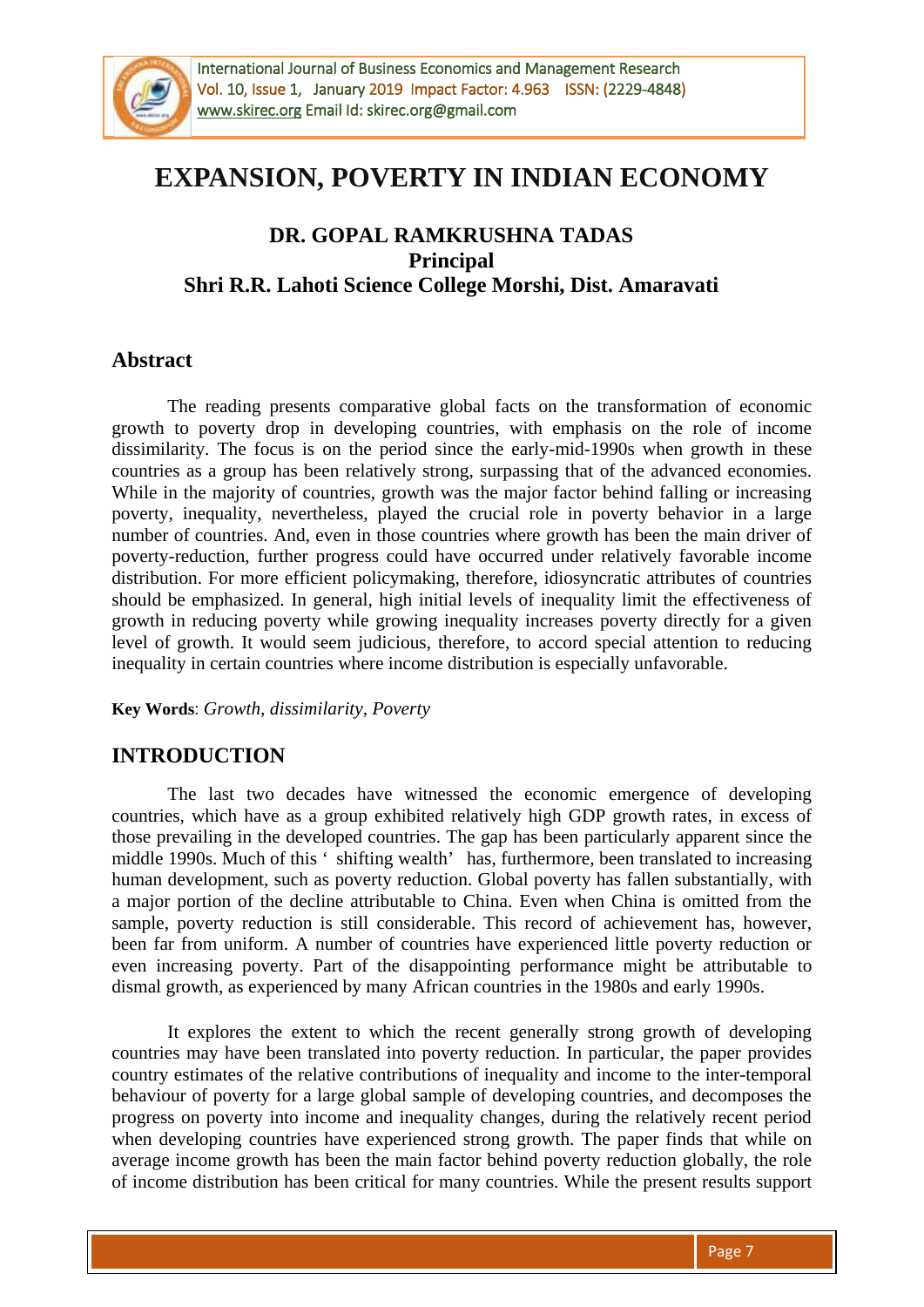

International Journal of Business Economics and Management Research Vol. 10, Issue 1, January 2019 Impact Factor: 4.963 ISSN: (2229-4848) [www.skirec.org E](http://www.skirec.org/)mail Id: skirec.org@gmail.com

the general view in the literature that growth is the main driver of the recent decline in poverty (e.g., Dollar and Kraay, 2002 ), it nonetheless suggests a prominent role for income distribution. Indeed, for a number of countries, it is the main factor behind the progress, or lack thereof, on poverty. By providing country-specific evidence on the relative roles of income and inequality, the current findings should inform the policy debate on especially the sustainable development goal 1 (SDG1), as well as provide a retrospective perspective on its MDG1 predecessor. More generally, though, the paper' s country-specific results present a useful comparative analysis that transcends the usual cross- country and regional analyses. After all, the challenge is at the country level where policymakers must seek the optimal mix of emphases on economic growth versus inequality, in order to maximize poverty reduction. The findings of the current study should, therefore, prove useful for both focused research and policymaking not only regionally but especially at the country level.

# **LITERATURE SURVEY**

Raj Kumar (2016), viewed that GST model will bring improvements in different sectors of our Economy, by simplifying the tax structures and removing the cascading effect Research department, The institute of Cost Accountants of India (2015) concluded that provisions of GST should be clear to avoid any confusion and further added that Government should device effective mechanism for settlements of litigation Monika Sehrawat and Upasana Dhanda (2015), came to a conclusion that effective implementation of GST will be a great challenge Lourdunathan F and Xavier P (2017), concluded that GST will provide relief to both producers and consumers and at the same time will result in revenue gain to the Government.

Akanksha Khurana and Aastha Sharma (2016), suggested that all sectors of Indian economy will be benefitted by GST but its implementation needs concentrated efforts of all stake holders Jaspreet Kaur (2016) regarded GST as a positive change but added that it will have different impacts on prices of different commodities. Dr. R. Rupa (2017) focused on overall GST model and added that GST model even though effective for our economy but State Governments will face a lot of issues and challenges in initial days. Girish Garg (2014), stated that GST is a logical step of Government to divide the overall tax burden and lower the tax rates.

# **COMPARATIVE TRENDS IN GROWTH AND POVERTY**

#### **1) Current poverty rates:**

Global evidence by country To provide global country comparisons, 80 developing countries that have sufficient data for the early-mid-1990s and also for the 2000s are selected. 6 We first examine the distributions of their poverty rates since the early-mid 1990s when developing countries' growth generally has accelerated. This is done in Table 3 . We find that at the \$1.25 standard, the poverty rate ranges from 0.0 percent in Belarus (2005), Estonia (2005) and Latvia (2005) to 88.5 percent in Tanzania (2000), with a median of 17.9 percent. With respect to the emerging giants, China's urban and rural poverty rates at the \$1.25 level are 1.7 percent and 26.1 percent, respectively, with the latter above the ' global' median of 17.9 percent. Thus, ' extreme' poverty has become essentially a rural phenomenon in China. In contrast, at 43.8 percent and 36.2 percent, respectively, India' s rural and urban poverty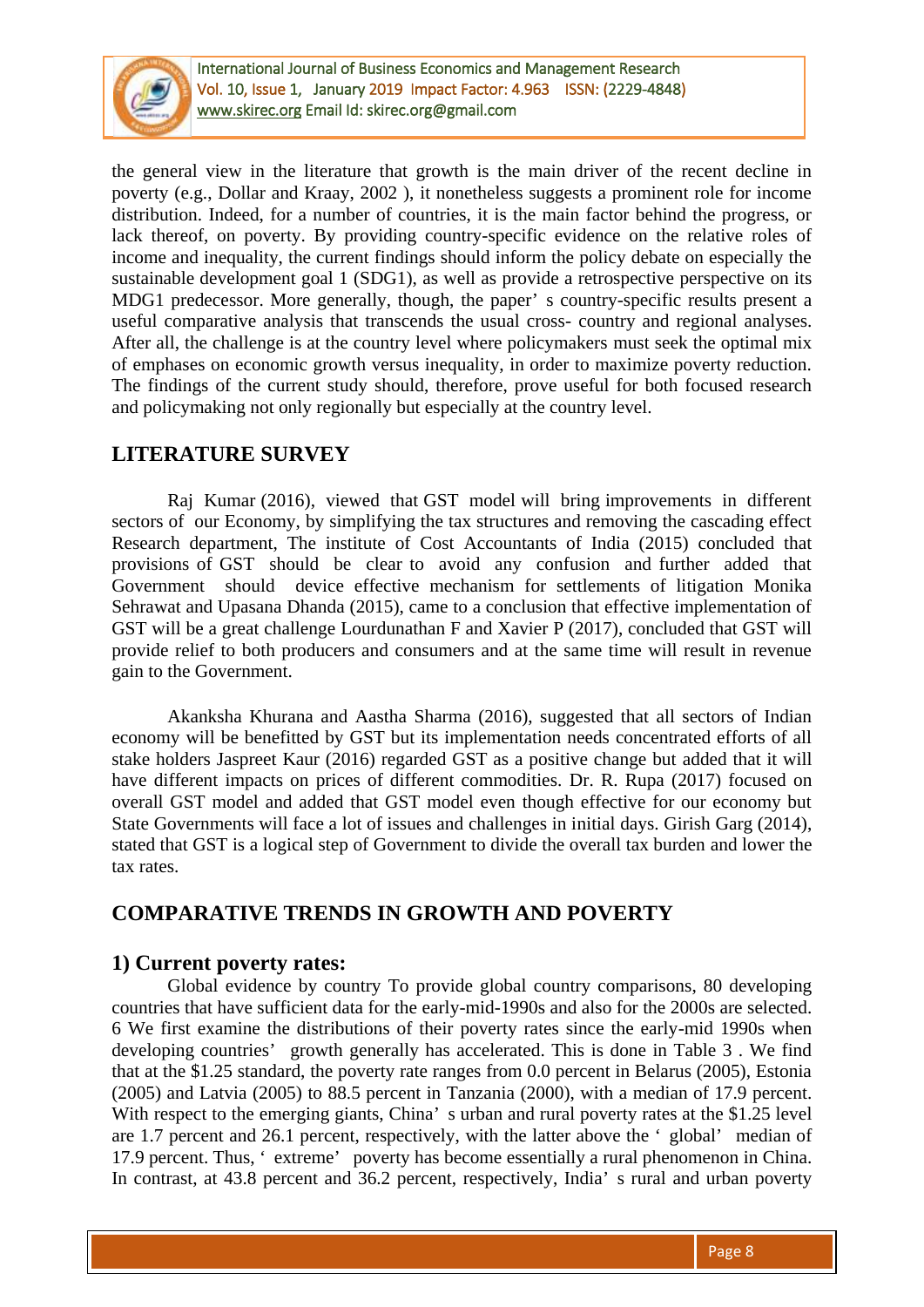

International Journal of Business Economics and Management Research Vol. 10, Issue 1, January 2019 Impact Factor: 4.963 ISSN: (2229-4848) [www.skirec.org E](http://www.skirec.org/)mail Id: skirec.org@gmail.com

rates are well above the ' global' median. It appears then that India' s strong GDP growth in the more recent period may not have similarly reduced poverty.

#### **2) Poverty trends by region and for the ' emerging giants'**

To shed further light on the trends in the global picture of poverty, Table 2 presents in greater detail the regional evidence corresponding to the two poverty standards. In addition to the six regions, evidence is provided for the two most populous countries and ' emerging giants' , China and India. For the six regions, the table presents \$1.25 and \$2.50-standard headcount ratios for 1981, 1996 and 2005; these years span the 1981– 2007 period for which country data are sufficiently reliable to produce the regional averages ( World Bank, 2009a ). 5 Table 2 also reports statistics for these same years in the case of China. Evidence is presented for both rural and urban sectors as well as for the overall economy, computed as a population-weighted mean of the two sectors. For India, the years are 1983, 1994 and 2005, since these are the specific years spanning the 1981– 2007 period for which relatively reliable survey data are available.

#### **3) Regional GDP growth and poverty reduction, 1981– 1995 vs. 1996– 2005**

We present in this section the regional trends in GDP growth and poverty reduction for the periods: 1981– 1995 and 1996– 2005. The sample period begins in 1981 when much of the globally comparable poverty data became available. These two sub-periods are chosen to reflect the dichotomy of the growth pattern of developing countries, which exhibit relatively strong growth in the latter period Eastern Europe and Central Asia (EECA), Latin America and the Caribbean (LAC), Middle East and North Africa (MENA), South Asia (SAS), and sub-Saharan Africa (SSA). We note, first, that EAP registered spectacular GDP growth per capita, resulting in substantial poverty reductions over both sub-periods. Second, for EECA, the large per-capita GDP decline in the first period seems to account for the considerable increase in poverty during that period; conversely, a substantial decrease in the poverty rate during the latter period accompanied that period' s strong economic growth. Third, considerable poverty reduction seems to have resulted from the rather modest GDP growth in LAC, especially during the latter period.

## **CONCLUSION**

In a nut shell, to survive in GST regime, the E-Commerce business will have to reformulate its business model and redefine its business strategies and processes. GST law is supposed to stop revenue leakages as existed in earlier indirect tax law as the tax evaders will be caught easily. It will also eliminate cascading effect by ensuring seamless flow of credit from manufacturer to the trader. Since entry tax will also be subsumed in GST, overall tax burden will come down. Being the tax rate same in all states, the transportation and storage cost will come down. However, benefit of threshold limit is neither available to E-Commerce operators nor to the suppliers. It will increase compliance burden of registration, returns, records and payments on the both E-Commerce operator and supplier. Further provision of TCS and high sales returns as a normal feature of e-commerce business will increase working capital requirement for small traders.